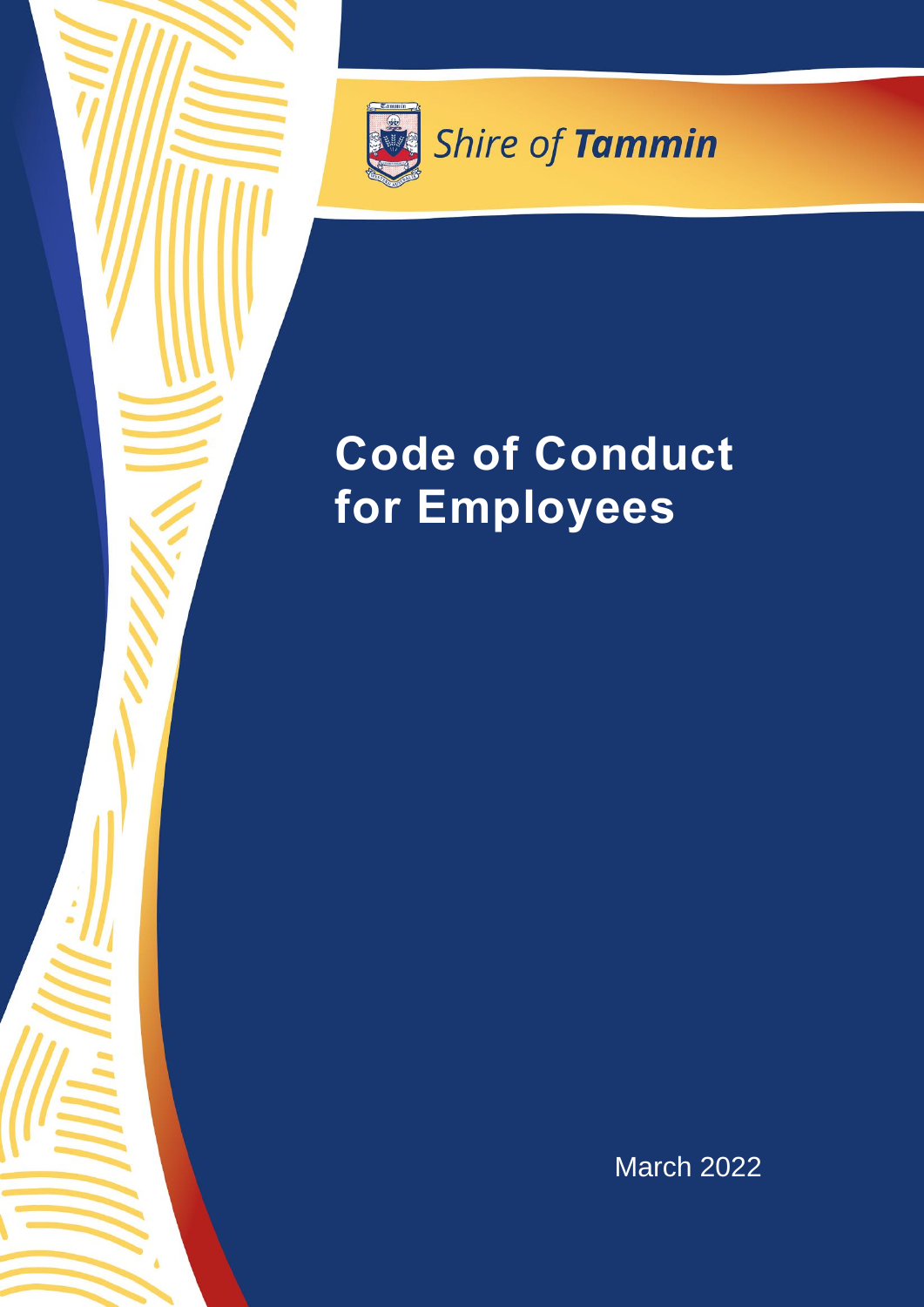# **Contents**

| 1 |      | <b>Introduction</b>                                                                      |                |
|---|------|------------------------------------------------------------------------------------------|----------------|
|   | 1.1  | <b>Statutory environment</b>                                                             | 3              |
|   | 1.2  | Application                                                                              | 3              |
| 2 |      | <b>Code of Conduct</b>                                                                   |                |
|   | 3.1  | <b>Role of Employees</b>                                                                 | 3              |
|   | 3.2  | Principles affecting employment by the Shire                                             | $\overline{4}$ |
|   | 2.3  | <b>Personal Behaviour</b>                                                                | 4              |
|   | 2.4  | Honesty and Integrity                                                                    | 5              |
|   | 2.5  | <b>Performance of Duties</b>                                                             | 5              |
|   | 2.6  | Compliance with Lawful and Reasonable Directions, Decisions and Policies                 | 5              |
|   | 2.7  | <b>Administrative and Management Practices</b>                                           | 5              |
|   | 2.8  | <b>Intellectual Property</b>                                                             | 5              |
|   | 2.9  | Recordkeeping                                                                            | 6              |
|   | 2.10 | Dealing with Other Employees                                                             | 6              |
|   | 2.11 | Dealing with community                                                                   | 6              |
|   | 2.12 | <b>Professional Communications</b>                                                       | 6              |
|   | 2.13 | <b>Personal Communications and Social Media</b>                                          | 6              |
|   | 2.14 | <b>Personal Presentation</b>                                                             | 7              |
|   | 2.15 | Gifts                                                                                    | $\overline{7}$ |
|   | 2.16 | <b>Conflict of Interest</b>                                                              | 9              |
|   | 2.17 | <b>Secondary Employment</b>                                                              | 10             |
|   | 2.18 | <b>Disclosure of Financial Interests</b>                                                 | 10             |
|   | 2.19 | Disclosure of Interests Relating to Impartiality                                         | 10             |
|   | 2.20 | Use and Disclosure of Information                                                        | 11             |
|   | 2.21 | Improper or Undue Influence                                                              | 12             |
|   | 2.22 | Use of Shire of Tammin Resources                                                         | 12             |
|   | 2.23 | Use of Shire of Tammin Finances                                                          | 12             |
|   | 2.24 | Reporting of Suspected Breaches of the Code of Conduct                                   | 13             |
|   | 2.25 | Handling of Suspected Breaches of the Code of Conduct                                    | 13             |
|   | 2.26 | Reporting Suspected Unethical, Fraudulent, Dishonest, Illegal or Corrupt Behaviour<br>13 |                |
|   | 2.27 | Handling of Suspected Unethical, Fraudulent, Dishonest, Illegal or Corrupt<br>Behaviour  | 14             |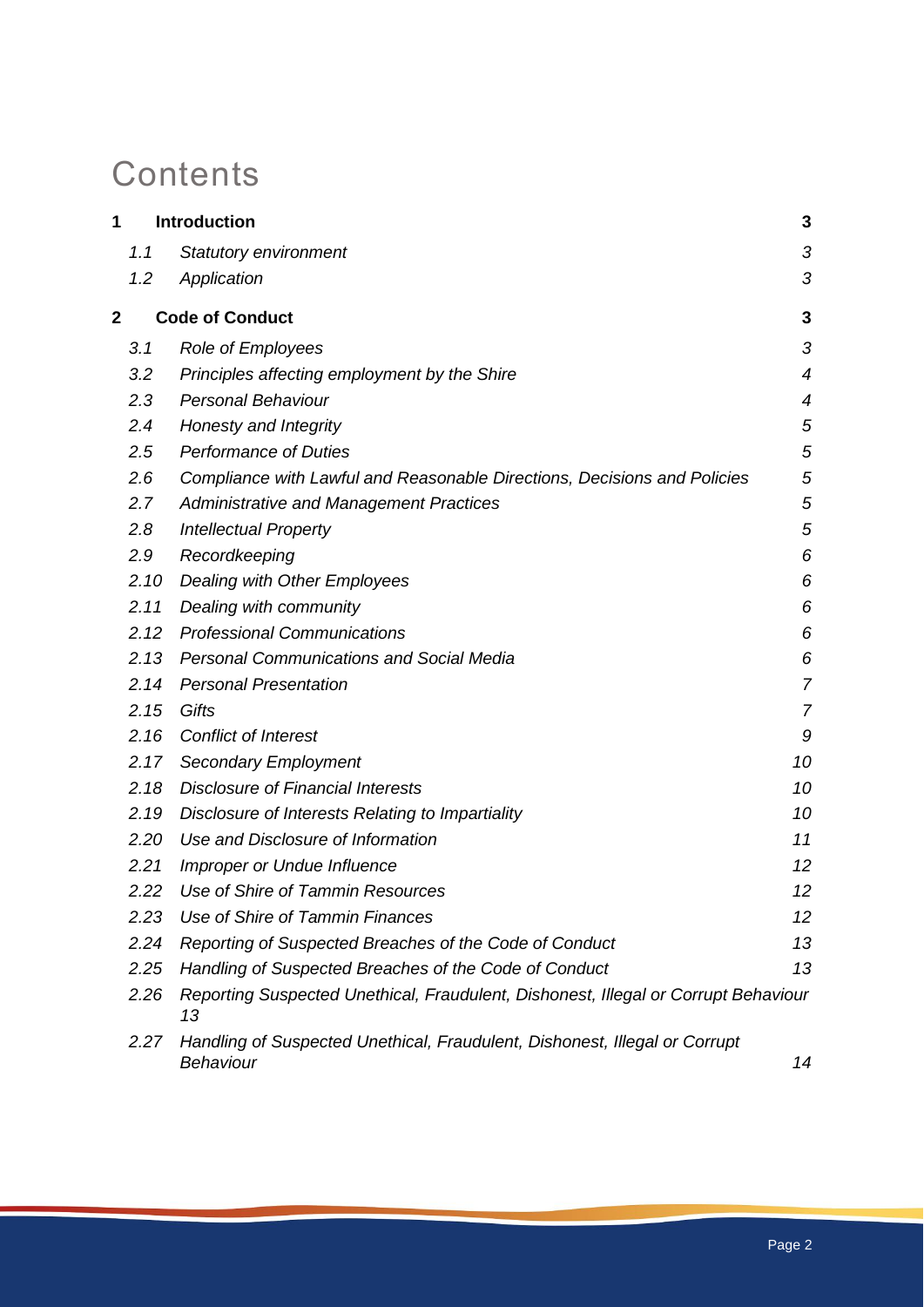# <span id="page-2-0"></span>**1 Introduction**

The Shire of Tammin Code of Conduct (the Code) provides employees with clear guidelines for the standards of professional conduct expected of them in carrying out their functions and responsibilities.

The Code addresses the broader issue of ethical responsibility and encourages transparency and accountability. The Code expresses the Shire's commitment to high standards of ethical and professional behaviour and outlines the principles in which individual responsibilities are based.

The Code is complementary to the principles adopted in the *Local Government Act 1995* (the Act) and associated regulations, which incorporate four fundamental aims:

- *(a) better decision-making by local governments;*
- *(b) greater community participation in the decisions and affairs of local governments;*
- *(c) greater accountability of local governments to their communities; and*
- *(d) more efficient and effective local government.*

# <span id="page-2-1"></span>**1.1 Statutory environment**

The Code addresses the requirement in section 5.51A of the Act for the CEO to prepare and implement a code of conduct to be observed by employees of the Local Government, and includes the matters prescribed in Part 4A of the *Local Government (Administration) Regulations 1996*.

The Code should be read in conjunction with the Act and associated regulations. Employees should ensure that they are aware of their statutory responsibilities under this and other legislation.

# <span id="page-2-2"></span>**1.2 Application**

For the purposes of the Code, the term employees includes persons employed by the Shire of Tammin or engaged by the Shire of Tammin under a contract for services. The Code applies to all employees, including the CEO, while on the Local Government's premises or while engaged in Local Government related activities. Clause 3.15 of this Code (Gifts), does not apply to the CEO.

# <span id="page-2-3"></span>**2 Code of Conduct**

# <span id="page-2-4"></span>**3.1 Role of Employees**

The role of employees in Local Government is determined by the functions of the CEO as set out in section 5.41 of the Act*.*

#### **5.41. Functions of CEO**

*The CEO's functions are to:*

*(a) advise the council in relation to the functions of a local government under this Act and other written laws;*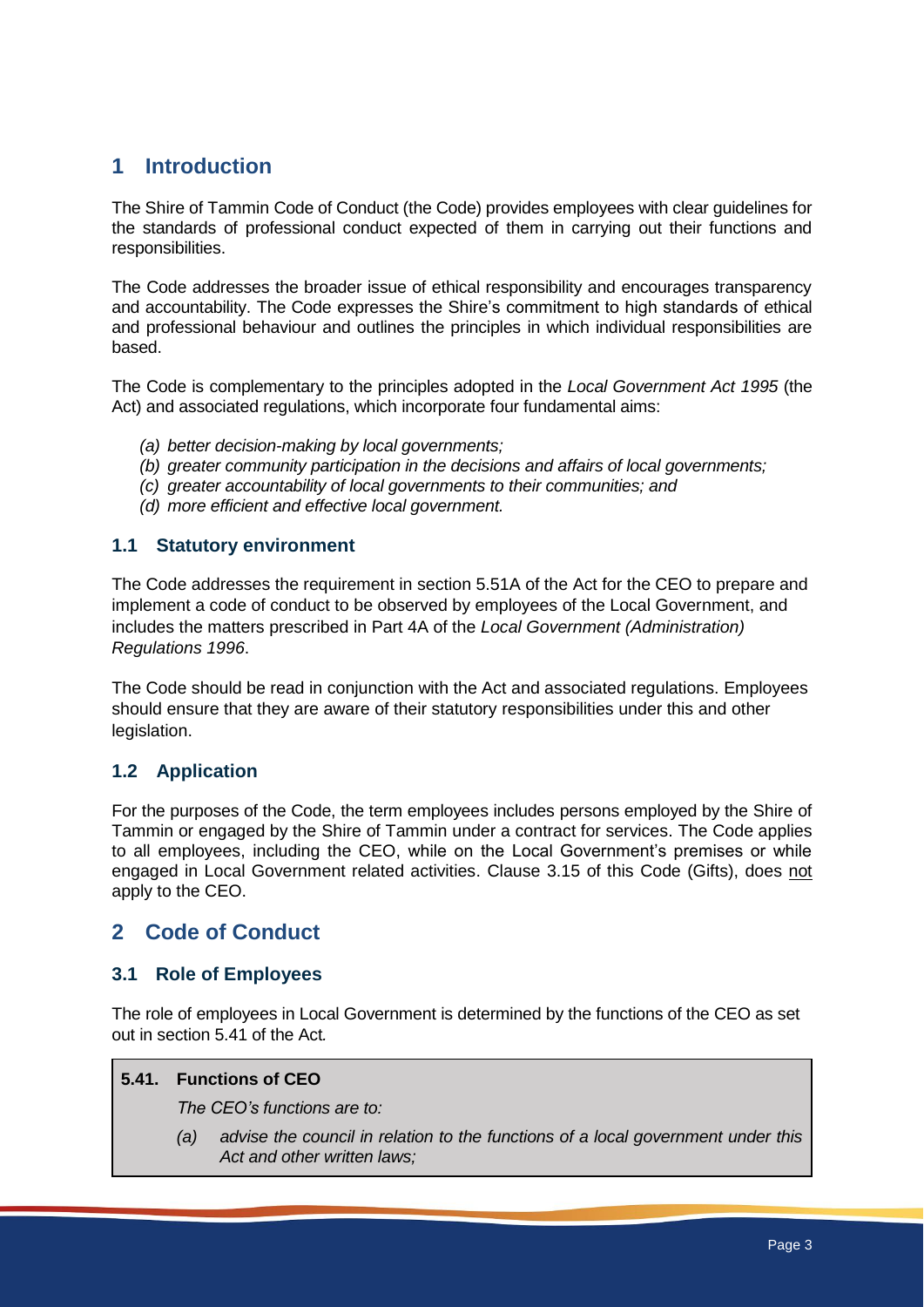- *(b) ensure that advice and information is available to the council so that informed decisions can be made;*
- *(c) cause council decisions to be implemented;*
- *(d) manage the day to day operations of the local government;*
- *(e) liaise with the mayor or president on the local government's affairs and the performance of the local government's functions;*
- *(f) speak on behalf of the local government if the mayor or president agrees;*
- *(g) be responsible for the employment, management supervision, direction and dismissal of other employees (subject to section 5.37(2) in relation to senior employees);*
- *(h) ensure that records and documents of the local government are properly kept for the purposes of this Act and any other written law; and*
- *(i) perform any other function specified or delegated by the local government or imposed under this Act or any other written law as a function to be performed by the CEO.*

*Local Government Act 1995*

# <span id="page-3-0"></span>**3.2 Principles affecting employment by the Shire**

The principles set out in section 5.40 of the Act apply to the employment of the Shire's employees:

| 5.40. | Principles affecting employment by local governments                               |                                                                                                                                                                                                   |  |
|-------|------------------------------------------------------------------------------------|---------------------------------------------------------------------------------------------------------------------------------------------------------------------------------------------------|--|
|       | The following principles apply to a local government in respect of its employees — |                                                                                                                                                                                                   |  |
|       | (a)                                                                                | employees are to be selected and promoted in accordance with the principles<br>of merit and equity; and                                                                                           |  |
|       | (b)                                                                                | no power with regard to matters affecting employees is to be exercised on the<br>basis of nepotism or patronage; and                                                                              |  |
|       | (c)                                                                                | employees are to be treated fairly and consistently; and                                                                                                                                          |  |
|       | (d)                                                                                | there is to be no unlawful discrimination against employees or persons<br>seeking employment by the City on a ground referred to in the Equal<br>Opportunity Act 1984 or on any other ground; and |  |
|       | (e)                                                                                | employees are to be provided with safe and healthy working conditions in<br>accordance with the Occupational Safety and Health Act 1984; and                                                      |  |
|       | (f)                                                                                | such other principles, not inconsistent with this Division, as may be prescribed.                                                                                                                 |  |
|       |                                                                                    | Local Government Act 1995                                                                                                                                                                         |  |

#### <span id="page-3-1"></span>**2.3 Personal Behaviour**

Employees will:

(a) act, and be seen to act, properly, professionally and in accordance with the requirements of the law, the terms of this Code and all policies of the Shire;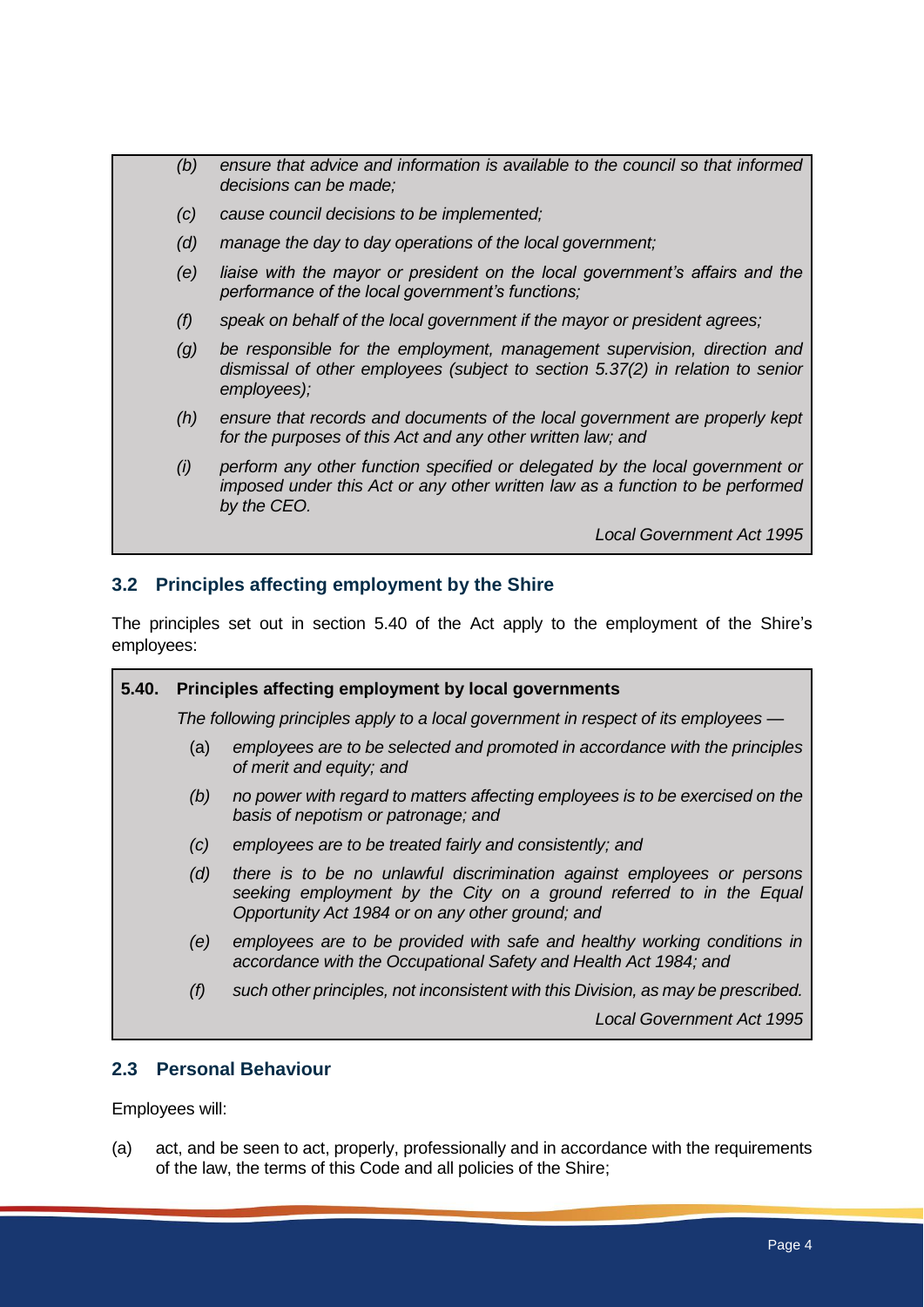- (b) perform their duties impartially and in the best interests of the Shire, uninfluenced by fear or favour;
- (c) act in good faith (i.e. honestly, for the proper purpose, and without exceeding their powers) in the interests of the Shire and the community;
- (d) make no allegations which are improper or derogatory (unless true and in the public interest);
- (e) refrain from any form of conduct, in the performance of their official or professional duties, which may cause any reasonable person unwarranted offence or embarrassment; and
- (f) always act in accordance with their obligation of fidelity to the Shire.

#### <span id="page-4-0"></span>**2.4 Honesty and Integrity**

Employees will:

- (a) observe the highest standards of honesty and integrity, and avoid conduct which might suggest any departure from these standards;
- (b) be frank and honest in their official dealing with each other; and
- (c) report any dishonesty or possible dishonesty on the part of any other employee to their Line Manager or the CEO in accordance with this Code and the Shire's policies.

#### <span id="page-4-1"></span>**2.5 Performance of Duties**

While on duty, employees will give their whole time and attention to the Shire's business and ensure that their work is carried out efficiently, economically and effectively, and that their standard of work reflects favourably both on them and on the Shire.

#### <span id="page-4-2"></span>**2.6 Compliance with Lawful and Reasonable Directions, Decisions and Policies**

- (a) Employees will comply with any lawful and reasonable direction given by any person having authority to make or give such an order, including but not limited to their Line Manager, Manager or the CEO.
- (b) Employees will give effect to the lawful decisions and policies of the Shire, whether or not they agree with or approve of them.

# <span id="page-4-3"></span>**2.7 Administrative and Management Practices**

Employees will ensure compliance with proper and reasonable administrative practices and conduct, and professional and responsible management practices.

#### <span id="page-4-4"></span>**2.8 Intellectual Property**

The title to Intellectual Property in all duties relating to contracts of employment will be assigned to the Shire of Tammin upon its creation unless otherwise agreed by separate contract.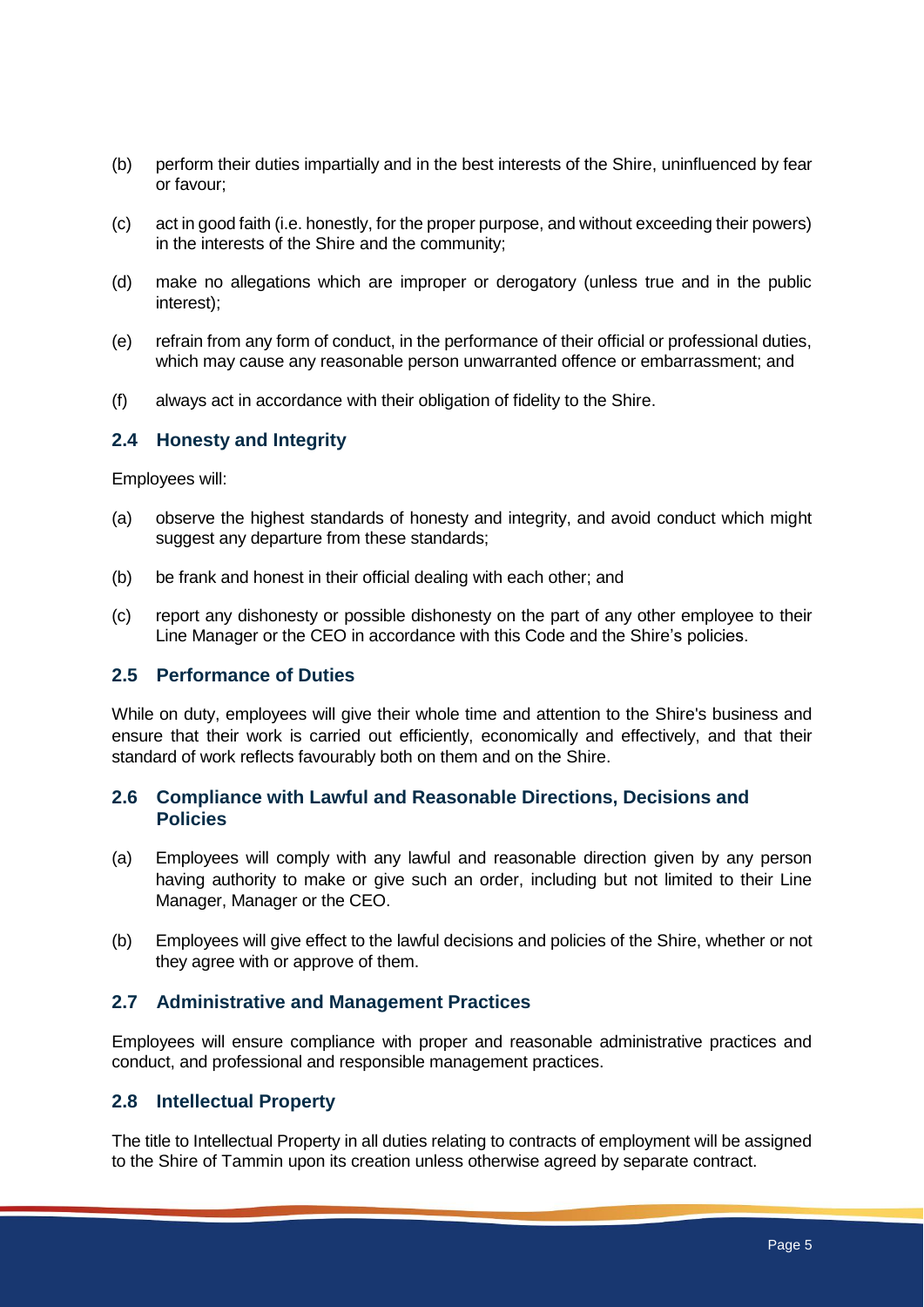# <span id="page-5-0"></span>**2.9 Recordkeeping**

Employees will ensure complete and accurate local government records are created and maintained in accordance with the Shire's Recordkeeping Plan.

# <span id="page-5-1"></span>**2.10 Dealing with Other Employees**

- (a) Employees will treat other employees with respect, courtesy and professionalism, and refrain from behaviour that constitutes discrimination, bullying or harassment.
- (b) Employees must be aware of, and comply with their obligations under relevant law and the Shire's policies regarding workplace behaviour and occupational safety and health.
- (c) Employee behaviour should reflect the Shire's values and contribute towards creating and maintaining a safe and supportive workplace.

# <span id="page-5-2"></span>**2.11 Dealing with community**

- (a) Employees will treat all members of the community with respect, courtesy and professionalism.
- (b) All Shire of Tammin services must be delivered in accordance with relevant policies and procedures, and any issues resolved promptly, fairly and equitably.

#### <span id="page-5-3"></span>**2.12 Professional Communications**

- (a) All aspects of communication by employees (including verbal, written and electronic), involving the Shire of Tammin's activities should reflect the status, values and objectives of the Shire.
- (b) Communications should be accurate, polite and professional.

#### <span id="page-5-4"></span>**2.13 Personal Communications and Social Media**

- (a) Personal communications and statements made privately in conversation, written, recorded, emailed or posted in personal social media, have the potential to be made public, whether intended or not.
- (b) Employees must not, unless undertaking a duty in accordance with their employment, disclose information, make comments or engage in communication activities about or on behalf of the Shire of Tammin, it's Council Members, employees or contractors, which breach this Code.
- (c) Employee comments which become public and breach the Code of Conduct, or any other operational policy or procedure, may constitute a disciplinary matter and may also be determined as misconduct and be notified in accordance with the *Corruption, Crime and Misconduct Act 2003*.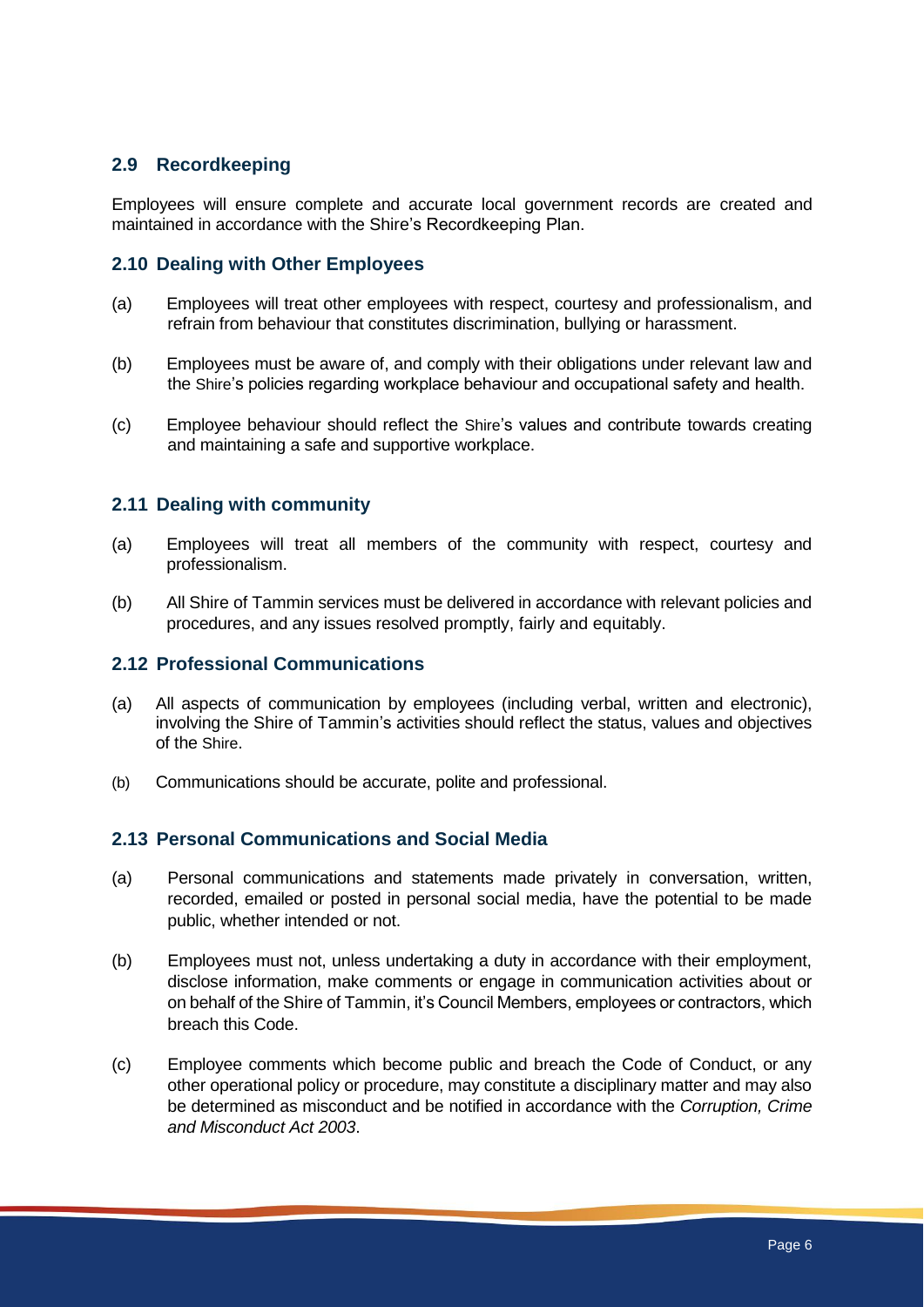# <span id="page-6-0"></span>**2.14 Personal Presentation**

Employees are expected to comply with professional, neat and responsible dress standards at all times, in accordance with the Shire of Tammin's relevant policies and procedures.

# <span id="page-6-1"></span>**2.15 Gifts**

(a) Application

This clause does not apply to the CEO.

(b) Definitions

In this clause –

*activity involving a local government discretion* has the meaning given to it in the *Local Government (Administration) Regulations 1996;*

*activity involving a local government discretion* means an activity —

- (a) that cannot be undertaken without an authorisation from the local government; or
- (b) by way of a commercial dealing with the local government;

[r.19AA of the *Local Government (Administration) Regulations 1996]*

*associated person* has the meaning given to it in the *Local Government (Administration) Regulations 1996*;

*associated person* means a person who —

- (a) is undertaking or seeking to undertake an activity involving a local government discretion; or
- (b) it is reasonable to believe, is intending to undertake an activity involving a local government discretion

[r.19AA of the *Local Government (Administration) Regulations 1996]*

*gift* has the meaning given to it in the *Local Government (Administration) Regulations 1996;*

#### *gift* —

- (a) has the meaning given in section 5.57 [of the *Local Government Act 1995*]; but
- (b) does not include
	- (i) a gift from a relative as defined in section 5.74(1); or
	- (ii) a gift that must be disclosed under the *Local Government (Elections) Regulations 1997* regulation 30B; or
	- (iii) a gift from a statutory authority, government instrumentality or non-profit association for professional training; or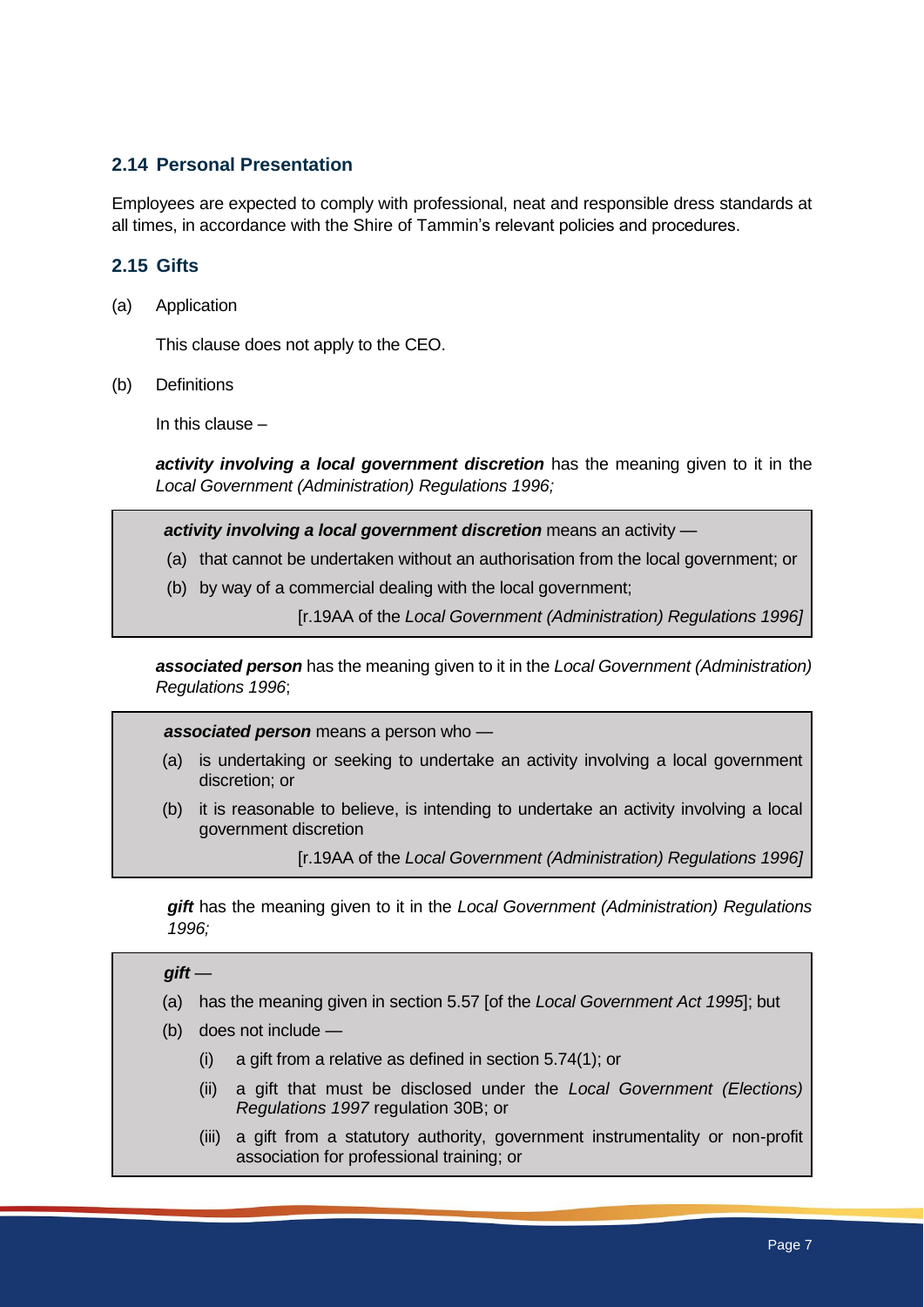(iv) a gift from WALGA, the Australian Local Government Association Limited (ABN 31 008 613 876), the Local Government Professionals Australia WA (ABN 91 208 607 072) or the LG Professionals Australia (ABN 85 004 221 818); [r.19AA of the *Local Government (Administration) Regulations 1996] gift* means — (a) a conferral of a financial benefit (including a disposition of property) made by 1 person in favour of another person unless adequate consideration in money or money's worth passes from the person in whose favour the conferral is made to the person who makes the conferral; or (b) a travel contribution; *travel* includes accommodation incidental to a journey; *travel contribution* means a financial or other contribution made by 1 person to travel undertaken by another person *[Section 5.57 of the Local Government Act 1995] relative*, in relation to a relevant person, means any of the following — (a) a parent, grandparent, brother, sister, uncle, aunt, nephew, niece, lineal descendant of the relevant person or of the relevant person's spouse or de facto partner; (b) the relevant person's spouse or de facto partner or the spouse or de facto partner of any relative specified in paragraph (a), whether or not the relationship is traced through, or to, a person whose parents were not actually married to each other at the time of the person's birth or subsequently, and whether the relationship is a natural relationship or a relationship established by a written law: *[Section 5.74(1) of the Local Government Act 1995]*

*prohibited gift* has the meaning given to it in the *Local Government (Administration) Regulations 1996*;

*prohibited gift*, in relation to a local government employee, means —

- (a) a gift worth the threshold amount or more; or
- (b) a gift that is 1 of 2 or more gifts given to the local government employee by the same person within a period of 1 year that are in total worth the threshold amount or more;

[r.19AA of the *Local Government (Administration) Regulations 1996]*

#### *reportable gift* means:

- (i) a gift worth more than \$50 but less than \$300; or
- (ii) a gift that is 1 of 2 or more gifts given to the local government employee by the same person within a period of 1 year that are in total worth more than \$50 but less than \$300.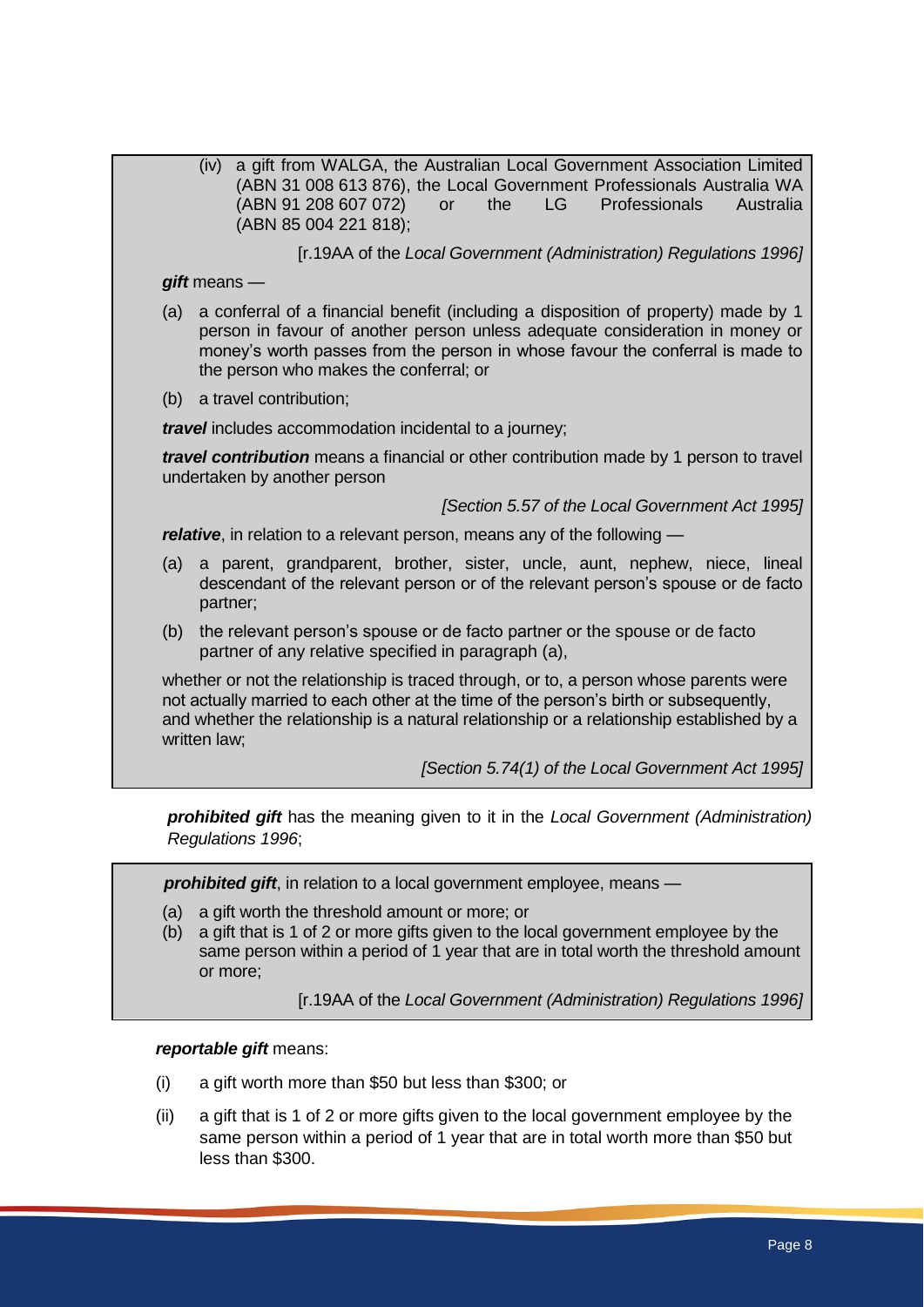*threshold amount* has the meaning given to it in the *Local Government (Administration) Regulations 1996,* subject to the CEO's determination under subclause (c);

*threshold amount*, for a prohibited gift, means \$300 or a lesser amount determined under regulation 19AF.

[r.19AA of the *Local Government (Administration) Regulations 1996]*

(c) Determination

In accordance with Regulation 19AF of the *Local Government (Administration) Regulations 1996,* the CEO has chosen not to determine a lesser amount.

- (d) Employees must not accept a prohibited gift from an associated person.
- (e) An employee who accepts a reportable gift from an associated person is to notify the CEO in accordance with subclause (f) and within 10 days of accepting the gift.
- (f) The notification of the acceptance of a reportable gift must be in writing and include:
	- (i) the name of the person who gave the gift; and
	- (ii) the date on which the gift was accepted; and
	- (iii) a description, and the estimated value, of the gift; and
	- (iv) the nature of the relationship between the person who is an employee and the person who gave the gift; and
	- (v) if the gift is one of two or more accepted from the same person within a period of one year:
		- (1) a description;
		- (2) the estimated value; and
		- (3) the date of acceptance,

of each other gift accepted within the one year period.

- (g) The CEO will maintain a register of reportable gifts and record in it details of notifications given to comply with subclause (f).
- (h) The CEO will arrange for the register maintained under subclause (g) to be published on the Shire's official website.
- (i) As soon as practicable after a person ceases to be an employee, the CEO will remove from the register all records relating to that person. The removed records will be retained for a period of at least 5 years.

#### <span id="page-8-0"></span>**2.16 Conflict of Interest**

(a) Employees will ensure that there is no actual (or perceived) conflict of interest between their personal interests and the impartial fulfilment of their professional duties.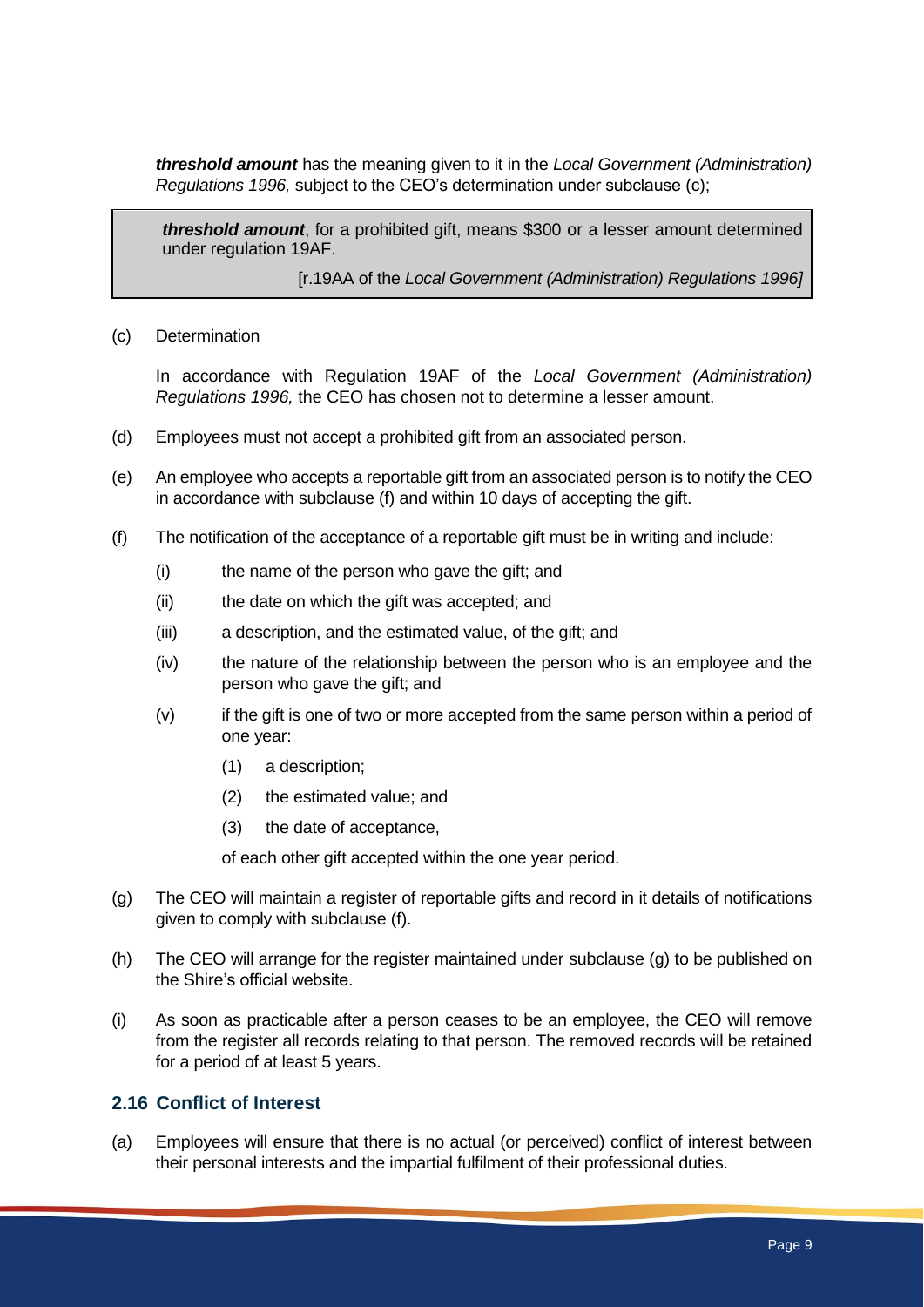- (b) Employees will not engage in private work with or for any person or body with an interest in a proposed or current contract with the Shire, without first disclosing the interest to the CEO. In this respect, it does not matter whether advantage is in fact obtained, as any appearance that private dealings could conflict with performance of duties must be scrupulously avoided.
- (c) Employees will lodge written notice with the CEO describing an intention to undertake a dealing in land which is within the district of the Shire of Tammin, or which may otherwise be in conflict with the Local Government's functions (other than purchasing the principal place of residence).
- (d) Employees who exercise a recruitment or any other discretionary function will disclose any actual (or perceived) conflict of interest to the CEO before dealing with relatives or friends and will disqualify themselves from dealing with those persons.
- (e) Employees will conduct themselves in an apolitical manner and refrain from political activities which could cast doubt on their neutrality and impartiality in acting in their professional capacity.

# <span id="page-9-0"></span>**2.17 Secondary Employment**

An employee must not engage in secondary employment (including paid and unpaid work) without receiving the prior written approval of the CEO.

# <span id="page-9-1"></span>**2.18 Disclosure of Financial Interests**

- (a) All employees will apply the principles of disclosure of financial interest as contained within the Act.
- (b) Employees who have been delegated a power or duty, have been nominated as 'designated employees' or provide advice or reports to Council or Committees, must ensure that they are aware of, and comply with, their statutory obligations under the Act.

# <span id="page-9-2"></span>**2.19 Disclosure of Interests Relating to Impartiality**

(a) In this clause, *interest* has the meaning given to it in the *Local Government (Administration) Regulations 1996.*

#### *interest* —

- (a) means an interest that could, or could reasonably be perceived to, adversely affect the impartiality of the person having the interest; and
- (b) includes an interest arising from kinship, friendship or membership of an association.

[r.19AA of the *Local Government (Administration) Regulations 1996]*

- (b) An employee who has an interest in any matter to be discussed at a Council or Committee meeting attended by the employee is required to disclose the nature of the interest:
	- (i) in a written notice given to the CEO before the meeting; or
	- (ii) at the meeting immediately before the matter is discussed.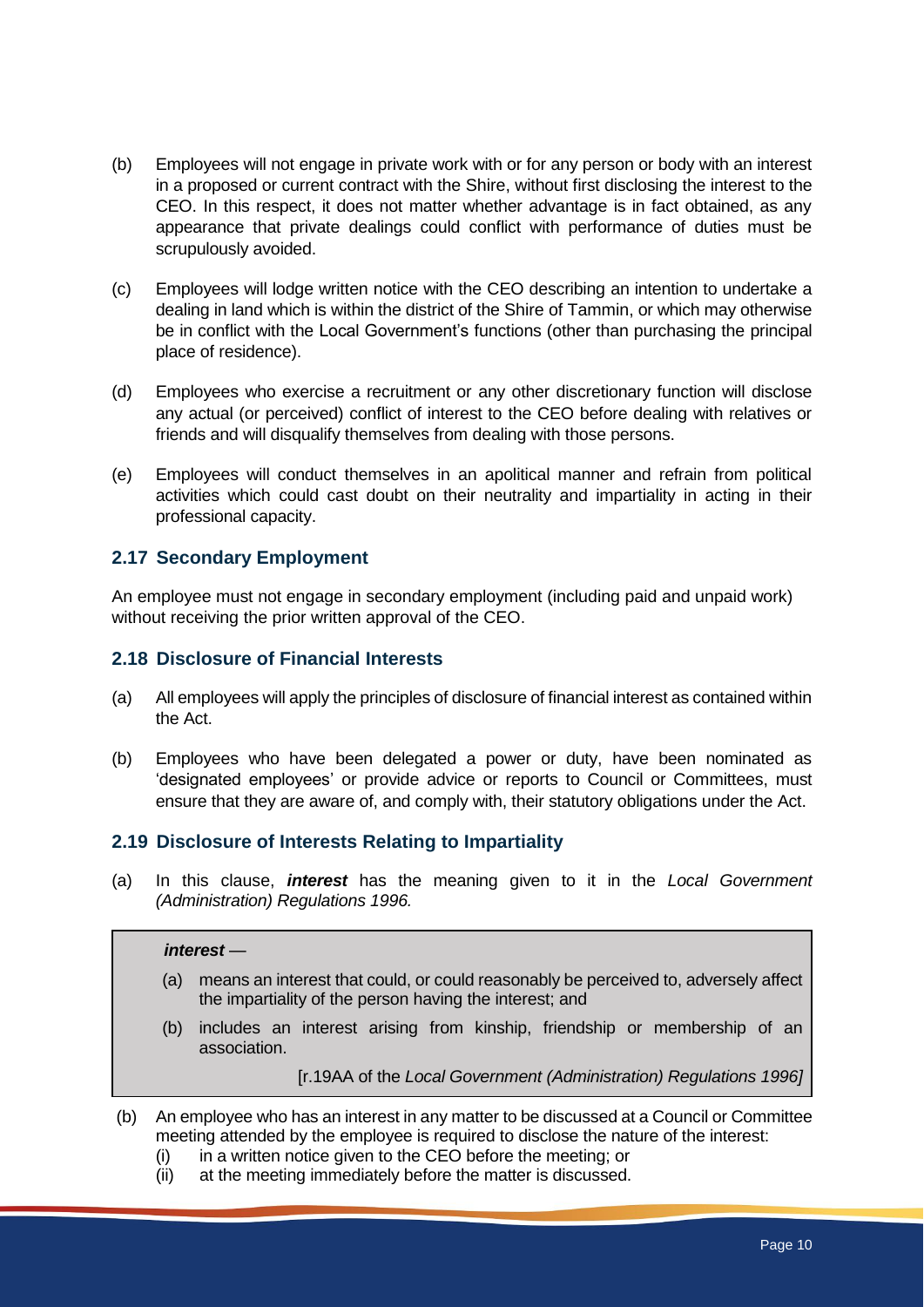- (c) An employee who has given, or will give, advice in respect of any matter to be discussed at a Council or Committee meeting not attended by the employee is required to disclose the nature of any interest the employee has in the matter:
	- (i) in a written notice given to the CEO before the meeting; or
	- (ii) at the time the advice is given.
- (d) A requirement described under (b) and (c) excludes an interest referred to in Section 5.60 of the Act.
- (e) An employee is excused from a requirement made under (b) or (c) to disclose the nature of an interest because they did not now and could not reasonably be expected to know:
	- (i) that they had an interest in the matter; or
	- (ii) that the matter in which they had an interest would be discussed at the meeting and they disclosed the nature of the interest as soon as possible after the discussion began.
- (f) If an employee makes a disclosure in a written notice given to the CEO before a meeting to comply with requirements of (b) or (c), then:
	- (i) before the meeting the CEO is to cause the notice to be given to the person who is to preside at the meeting; and
	- (ii) at the meeting the person presiding must bring the notice and its contents to the attention of persons present immediately before a matter to which the disclosure relates is discussed.
- (g) If:
	- (i) to comply with a requirement made under item (b), the nature of an employee's interest in a matter is disclosed at a meeting; or
	- (ii) a disclosure is made as described in item (e)(ii) at a meeting; or
	- (iii) to comply with a requirement made under item (f)(ii), a notice disclosing the nature of an employee's interest in a matter is brought to the attention of the persons present at a meeting,

the nature of the interest is to be recorded in the minutes of the meeting.

# <span id="page-10-0"></span>**2.20 Use and Disclosure of Information**

- (a) Employees must not access, use or disclose information held by the Shire of Tammin except as directly required for, and in the course of, the performance of their duties.
- (b) Employees will handle all information obtained, accessed or created in the course of their duties responsibly, and in accordance with this Code, the Shire's policies and procedures.
- (c) Employees must not access, use or disclose information to gain improper advantage for themselves or another person or body, in ways which are inconsistent with their obligation to act impartially and in good faith, or to improperly cause harm, detriment or impairment to any person, body, or the Shire.
- (d) Due discretion must be exercised by all employees who have access to confidential, private or sensitive information.
- (e) Nothing in this section prevents an employee from disclosing information if the disclosure:
	- (i) is authorised by the CEO or the CEO's delegate; or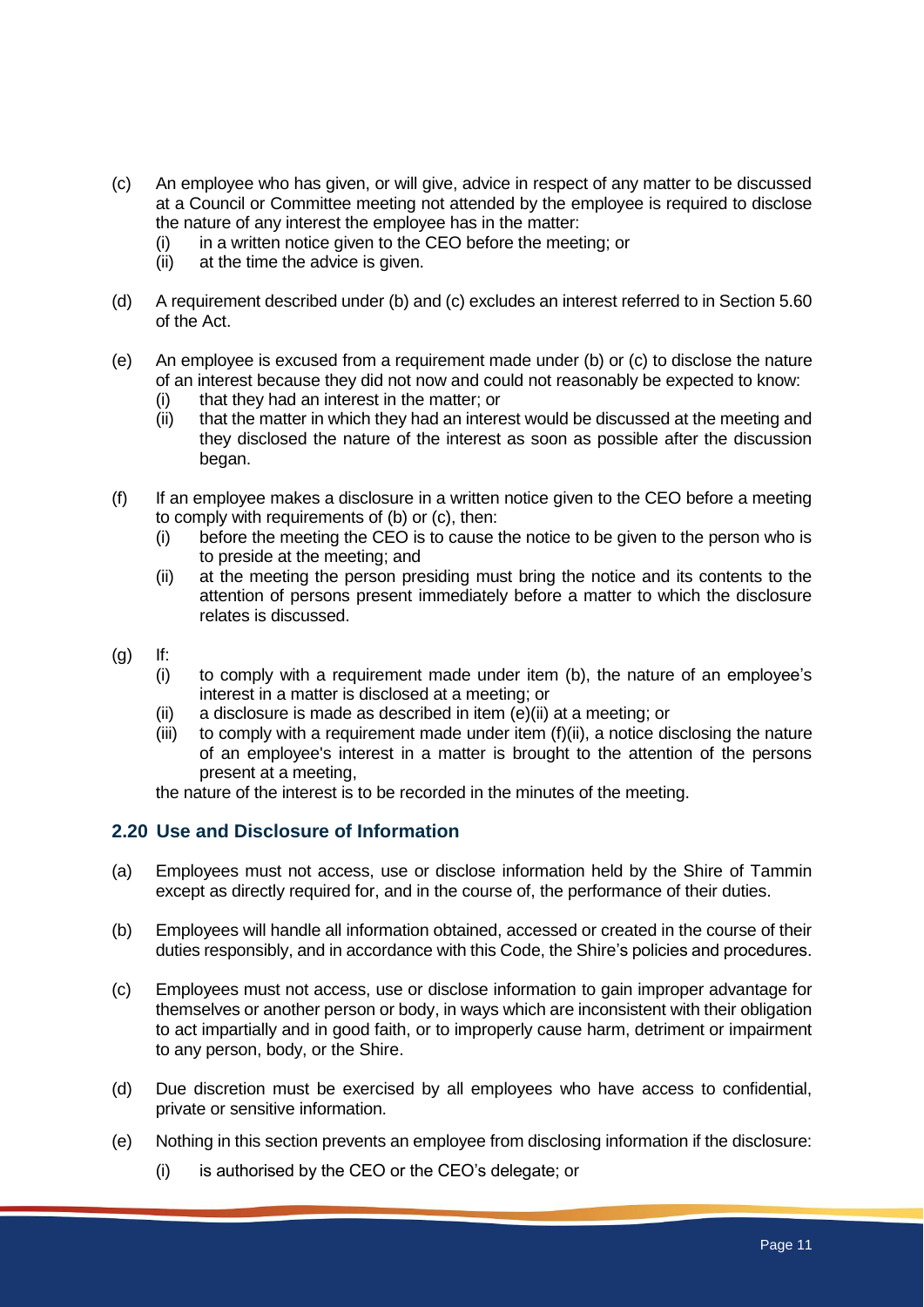(ii) is permitted or required by law.

### <span id="page-11-0"></span>**2.21 Improper or Undue Influence**

- (a) Employees will not take advantage of their position to improperly influence Council Members or employees in the performance of their duties or functions, in order to gain undue or improper (direct or indirect) advantage or gain for themselves or for any other person or body.
- (b) Employees must not take advantage of their position to improperly influence any other person in order to gain undue or improper (direct or indirect) advantage or gain, pecuniary or otherwise, for themselves or for any other person or body.
- (c) Employees must not take advantage of their positions to improperly disadvantage or cause detriment to the local government or any other person.

# <span id="page-11-1"></span>**2.22 Use of Shire of Tammin Resources**

(a) In this clause  $-$ 

*Shire of Tammin resources* includes local government property and services provided or paid for by the Shire;

*local government property* has the meaning given to it in the Act.

*local government property* means anything, whether land or not, that belongs to, or is vested in, or under the care, control or management of, the local government

[Section 1.4 of the *Local Government Act 1995*]

- (b) Employees will:
	- (i) be honest in their use of the Shire of Tammin resources and must not misuse them or permit their misuse (or the appearance of misuse) by any other person or body;
	- (ii) use the Shire of Tammin resources entrusted to them effectively, economically, in the course of their duties and in accordance with relevant policies and procedures; and
	- (iii) not use the Shire of Tammin's resources (including the services of employees) for private purposes (other than when supplied as part of a contract of employment), unless properly authorised to do so, and appropriate payments are made (as determined by the CEO).

# <span id="page-11-2"></span>**2.23 Use of Shire of Tammin Finances**

(a) Employees are expected to act responsibly and exercise sound judgment with respect to matters involving the Shire of Tammin's finances.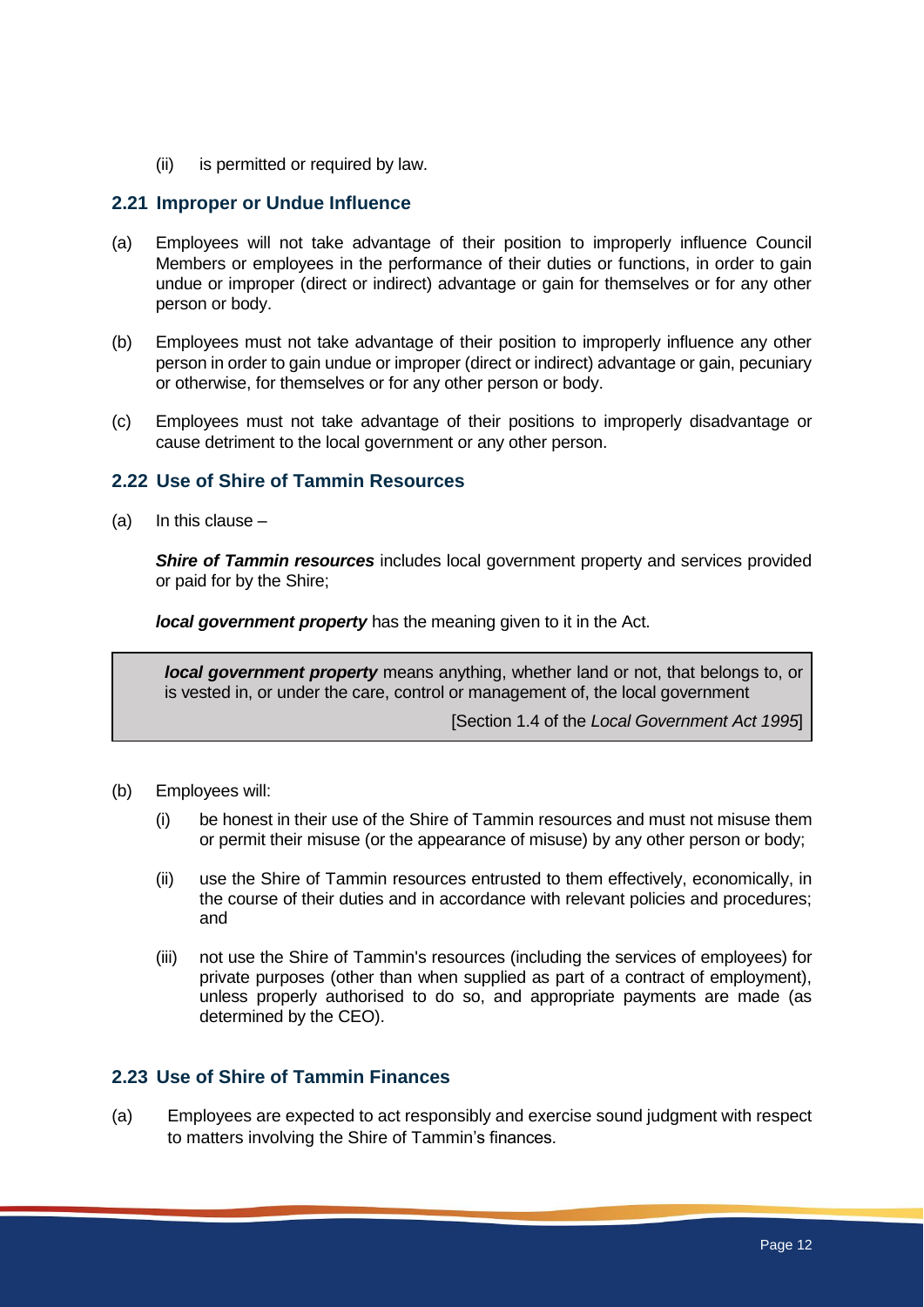- (b) Employees will use Shire finances only within the scope of their authority, as defined in position descriptions, policies and procedures and administrative practices.
- (c) Employees with financial management responsibilities will comply with the requirements of the *Local Government (Financial Management) Regulations 1996*.
- (d) Employees exercising purchasing authority will comply with the Shire's Purchasing Policy, and the systems and procedures established by the CEO in accordance with regulation 5 of the *Local Government (Financial Management) Regulations 1996.*
- (e) Employees will act with care, skill, diligence, honesty and integrity when using local government finances.
- (f) Employees will ensure that any use of Shire of Tammin finances is appropriately documented in accordance with the relevant policy and procedure, including the Shire's Recordkeeping Plan.

#### <span id="page-12-0"></span>**2.24 Reporting of Suspected Breaches of the Code of Conduct**

Employees may report suspected breaches of the Code to their Line Manager, any Executive Manager or the CEO.

#### <span id="page-12-1"></span>**2.25 Handling of Suspected Breaches of the Code of Conduct**

Suspected breaches of the Code will be dealt with in accordance with the relevant Shire of Tammin policies and procedures, depending on the nature of the suspected breach.

#### <span id="page-12-2"></span>**2.26 Reporting Suspected Unethical, Fraudulent, Dishonest, Illegal or Corrupt Behaviour**

- (a) Employees may report suspected unethical, fraudulent, dishonest, illegal or corrupt behaviour to their supervisor, Manager, or the CEO.
- (b) In accordance with the *Corruption, Crime and Misconduct Act 2003,* if the CEO suspects on reasonable grounds that the alleged behaviour may constitute misconduct as defined in that Act, the CEO will notify:
	- (i) the Corruption and Crime Commission, in the case of serious misconduct; or
	- (ii) the Public Sector Commissioner, in the case of minor misconduct.
- (a) Employees, or any person, may also report suspected serious misconduct to the Corruption and Crime Commission or suspected minor misconduct to the Public Sector Commissioner.
- (d) Employees, or any person, may also make a Public Interest Disclosure to report suspected unethical, fraudulent, dishonest, illegal or corrupt behaviour, using the Shire of Tammin's Public Interest Disclosure Procedures, published on the Shire's website.